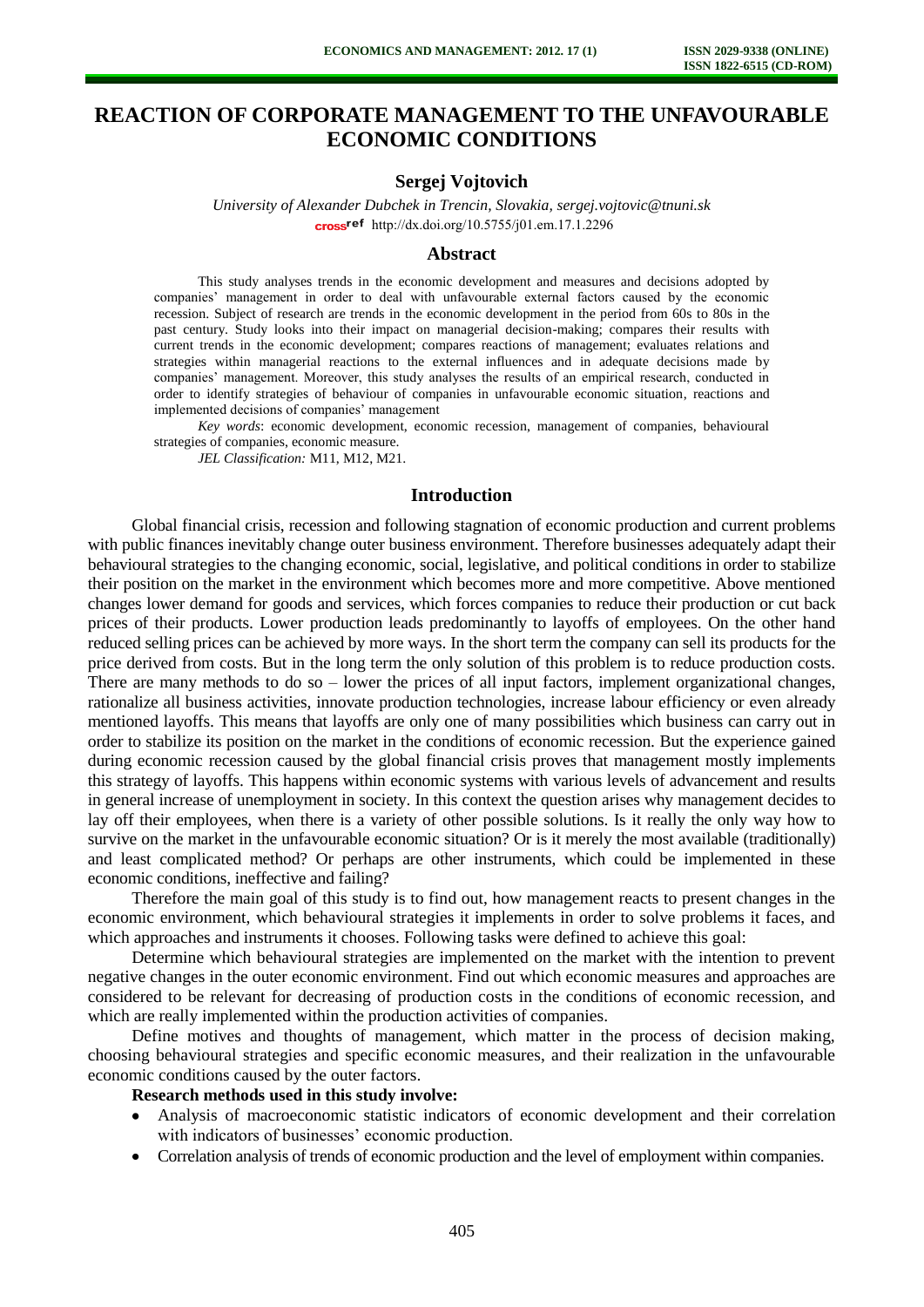Conducting of empiric research within management of middle sized companies through the method of structured interview, with the intention to determine relevant factors, when choosing behavioural strategies and specific economic precautions in the negative outer economic conditions.

# **Scientific originality of the article is**:

- To define the scheme of economic organizational and personnel measures, which management considers to be relevant in the conditions of unfavourable outer economic environment.
- To determine priorities in the above mentioned scheme, which are actually implemented within the real business activities.
- To define incentives of management while choosing behavioural strategies and specific economic measures (and also while the implementation of these measures) in the negative economic conditions.

## **Practical significance of the article is:**

- Scientific results of this study bear significance for elaboration of adequate methodological approaches in the further study of behavioural strategies in the conditions of negative outer economic situation.
- Results of this research form basis for creating and implementing of specific principles and measures of state economic policy.
- Determined patterns are a starting point for planning and implementing of effective measures of the employment policy on the labour market.

## **Changes in the economic development and their impact on managerial decision-making**

Most representatives of economic science (Gianella, 2008; Jung, 2008; Paetta, 2008; Skidelsky, 2008; Stiglitz, 2009) only solidified their opinions about inability of current economic model to solve incurred economic problems, when reacting to global changes in the sphere of economic production and to the global financial crisis (Markovic, 2008; McCann, 1998; Melnikas, 2008; Pekarskiene, Susniene, 2011). They have reacted so not only when these changes occurred, but predominantly after some time passed. Just as Josepf E. Stiglitz has emphasized, that the Great economic depression had damaged our belief in macroeconomics – the ability to preserve full employment, price stability and sustainable growth. And current economic crisis managed to strike a blow to our belief in microeconomics – the ability of markets and companies to efficiently allocate labour force and capital. As a result "we have experienced so many catastrophic cases of incorrect allocation of financial resources and inability to deal with risk factors, that private sector was forced to beg for help from government in order to restrain the whole system from collapsing" (Stiglitz, 2008).

Nevertheless (and in contrast to theoretical musings of representatives of world economic science) most economists, entrepreneurs and politicians base their opinions on classical microeconomic relations between results of economic growth and input production factors, when evaluating the course of present economic recession. Even though quite realistic view on the course of economic recession and its impact on economic situation of companies prevails, the management of these companies usually prefers simple and sometimes even constructive solutions and decisions, when it comes to solution of the occurred problems. And that applies not only for the present economic development, but for past periods as well.

This study does not offer enough space to analyse economic problems, caused by the global economic crisis in the 30s and its impact on the behaviour of companies' management. The biggest economic problems since the times of the Great economic depression started to occur during 60s and predominantly 70s during so called oil crisis. Rise of production costs, caused by rendering main energetic source – oil and gas – more expensive, influenced the final price of production and therefore the drop in the sales. These events became reason for further development of new technologies and production facilities with reduced energy consumption and, as a result, with considerably lower operating costs. But the implementation of more effective technologies had its meaning only in the long term view, whereas companies had to solve their economic problems promptly. What possibility to escape this conflict of interests had management during these hard times; what was its reaction to the occurred problems; and what economic, financial or organizational measures were the results of its decisions?

In these conditions labour organization and rationalization could not be an effective instrument of solving acute economic problems caused by the rise of energetic sources prices and therefore also rise of production costs and following drop in sales of production. Looking for other effective instrument, like for instance, in organizational culture (Ubius, Alas, 2009) or incorporating into cluster initiatives (Malakauskaite, Navickas, 2011) can also bring its effect only in long term perspective. Of course, in these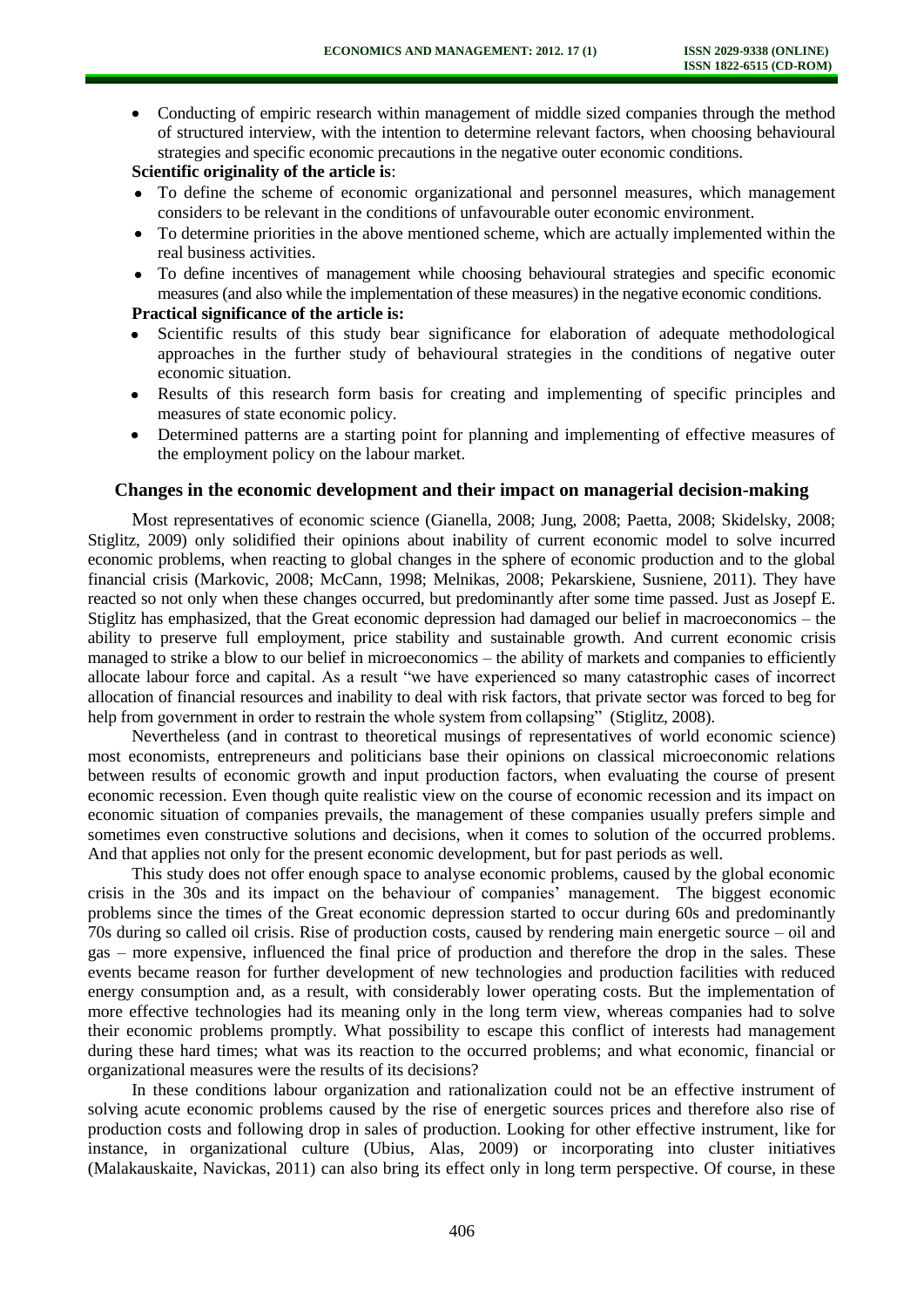conditions reduction of production and reduction of input production factors (including labour force) is needed. That meant that the reduction of economic production logically had to lead to redundant labour force. But in the conditions of socially oriented western economies (with relatively high scope of institutionalized social securities for employed) it was not possible to massively let employees off, not only from the legal point of view but from the economic one as well. So called flexible forms of employing are becoming one of the forms of management's reaction to these changes in external environment. That is why precisely in this period companies start to implement these forms of employing into already existing employment legislative. Simultaneously they ask legislative organs and unions to create more acceptable legal and organizational conditions for realization of flexible forms of employment. These flexible forms of employment are being presented to the companies' management as an instrument to overcome certain economic problems, which are currently usual phenomenon, and which are caused by the swiftly changing economic situation and conditions on the labour market (Martinkus, Stoskus, Berzinskiene, 2009; Simanaviciene, Uzkuryte, L. 2009). Implementing flexible factors into labour relations is at the same time seen as an instrument of solving the unemployment problems, which are growing to be particularly actual in this period especially for countries of Western Europe.

Reduction of working time is implemented as first and most widespread form of these flexible forms of employment (not only for one working day, but also for working week, month or year). But most often it is the capacity of working tome for one week which is limited. After negotiations with unions about tariff norms companies apply their requirements on flexibility in the forms of so called time quotas. Their implementation quickly spreads predominantly in 70s. For example, since 1975 to 1991 the implementation of flexible working relations rose from 3 % to 26 % in the economic units in European Communities. For example, in 1991 every fifth company in countries like Netherlands, Great Britain and Denmark applied time labour quotas or reduced working time in its labour relations with employees. It is somewhat less in Germany – 15 % of companies (Günter, 2002, p. 85-89).

The beginning of the new millennium marked a significant change in the approaches to the labour organization and the realization of labour relations in the countries with developed economy. Certain organizational changes in work and forms of employment in this period cast a shadow of a doubt on the efficiency of flexible forms of employing when it comes to the solution of financial and operating problems of companies (Krajnáková, 2004. p.46). Experience of German automobile producer Volkswagen (VW) poses as a proof. This company has decided to solve its economic problems without mass layoffs. In 1994 the company found itself facing serious financial and economic troubles as a result of drop in sales and subsequent reduction of revenues. Traditional approach to solution of such situation would be unable to avoid mass layoffs of reduction of production. But in this case management of the company choose a different path to solve its problems. Basic decision of the management was to avoid mass layoff of their employees. The deal with unions was negotiated and a proposal to the employees was made, which shortened weekly working time from 35 to 28.8 hours. Measures connected with the reduction of working time and wages influenced 35 thousand of company's employees. Despite somewhat sceptical expectations of representatives of business and expert public, most of the employees accepted the management's proposal to shorten working week. Agreement with this measure showed 49 % of VW employees and only 16 % disagreed (Hartz, 1996, pp. 49-50).

Shortening of the weekly working time from 35 to 28.8 hours was only one of many measures needed for the company to recover. Improvement in organization and labour management increased the intensity of its performance, and got rid of redundant work positions. No measures to reduce or limit the production were implemented. That meant that lower number of employees (as a matter of fact the same number of employees with reduced working time) performed the original scope of work. Success of measures adopted bz management was unquestionable. \Expert and business public called these measures as "VW-model", "four day week", "thorough, market rhythms oriented, business personal planning" and "first effective instrument for crisis management" (Hartz, 1996, p. 99).

The time has showed that these effective flexible work relations, which worked so well in case of VW does not automatically mean success in different conditions and in different time period. Just one year later this company faced yet another crisis connected with unfavourable economic situation in German economy and universal conjuncture in the car producing industry. This time its management did not utilize its own experience. In order to preserve revenues at least on the level from 2003, new saving plan "ForMotion" was created. Within this plan the concern counts with simplifying of production processes, fostering of sales and above all with laying 5000 employees off. These measures should mean savings in the height of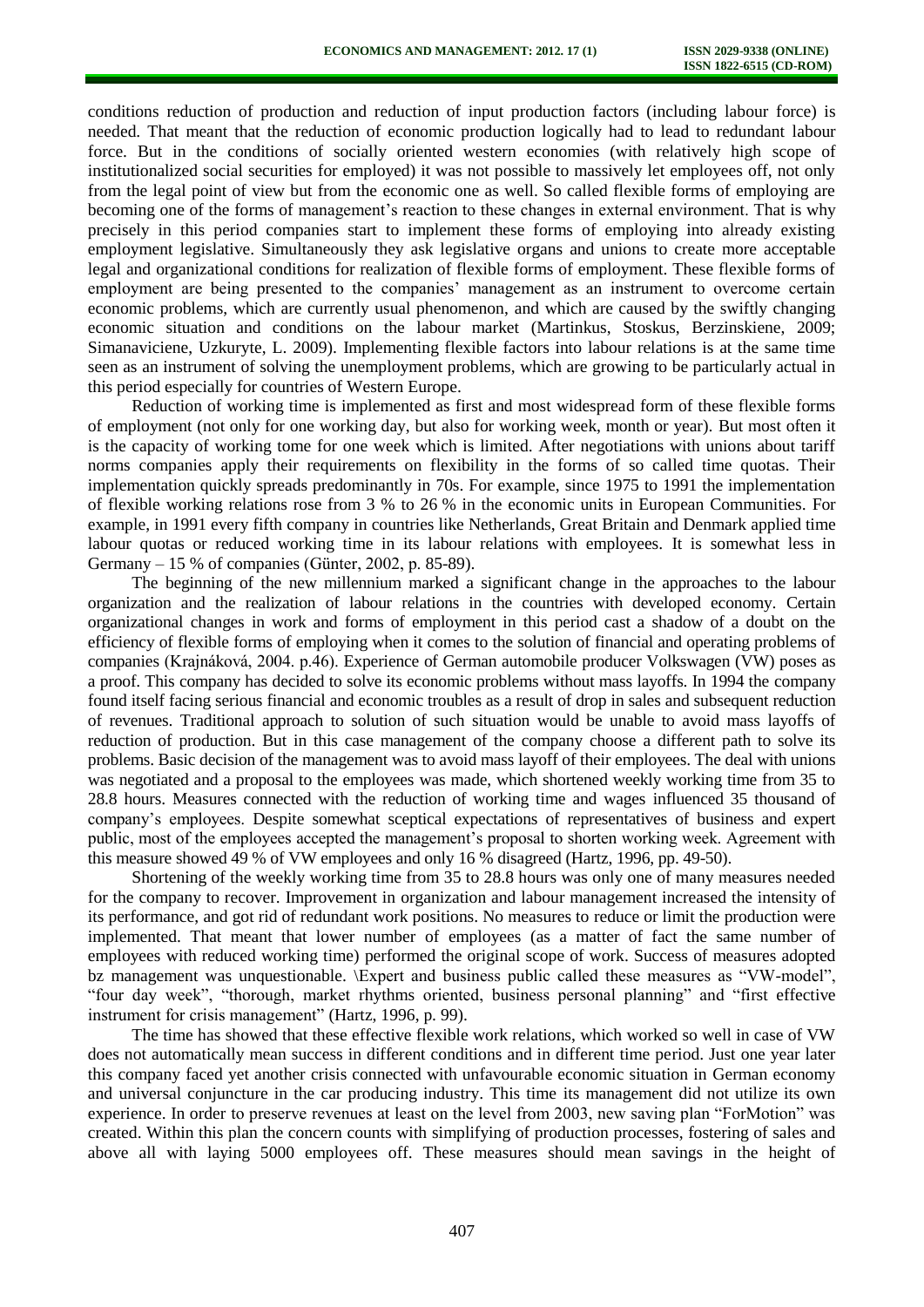approximately 2 billion euro. Another 600 million should be saved by the natural decline in employees and also the departure of employees who leave prematurely for pension (Strunz, 2010, p. 52).

That means that the main starting point to escape these newly occurred problems was predominantly reduction of labour costs (or at least that is the way how the management saw it). This fact allows a following assumption to be made. It is probable that flexible work relations did not stand in the centre of financial sources saving or in the reduction of overall operational costs even in the former phase of economic problems solving. And therefore in these new conditions layoffs are perceived by management as a main path out encountered economic problems. More liberal view and approach of state and unions to the strict rules of employee dismissals also helped. That is why one can state that implementation of such measures and their economic expediency still remain open questions as far as organizational system and labour management (and especially work relations in factories) is concerned.

But the practical experience with implementation of flexible work relations in present conditions of economic development shows following: their role and significance as a solution of economic problems (and unemployment problems as well) in the 60s and 80s was considerably exaggerated and inadequately evaluated. Variability of their tasks and significance differs in various economic, historical and cultural conditions. And that s why flexible forms of employment still remain a complex phenomenon in the employment praxis and in the labour organization under the circumstances of current economic development.

#### **Measures taken by management during economic recession**

Since the origin of the financial crisis itself and events connected with debt crisis in Europe one could observe their negative influence predominantly in the form of decline of economic production and subsequent layoffs of employees. Companies inevitably lay off their employees in the times of economic problems accompanied by decreased demand after their products. And that is exactly what happened during economic recession. Decrease in demand after goods and products forced companies to reduce production costs even when the price for doing so was laying redundant labour force off. That is what happens every time, when company faces some economic problems. In another phase (once the reduction of production and input costs secures at least stabilization of production) companies' management starts to look for another ways how to reduce costs and raise the efficiency of production – through rationalization and organization of labour, organizational structure, implementation of flexible forms of employment, motivation, and so on.

This model of management's behaviour was confirmed by the data of our empirical research, which was conducted in October and November in both 2010 and 2011. In 2010 we questioned directors (or their delegates) of 57 randomly chosen companies mostly from automobile, machinery, electrotechnical and chemical industry through the method of structured interview. In 2011 we used same method and based on almost identical structured interview we approached management of 85 companies. In both cases the questions focused on how management of these companies behaved and acted during the time of economic recession. Therefore we analyse these two researches, conducted in two different terms but using the same method, as one researched selection. In both selections we questioned 142 companies: 17 % (7+18) out of them employs from 50 to 100 employees, 56 % (34+45) from 100 to 500, and 25 % (14+22) more than 500. Aside from questions about measures implemented by companies during economic recession, we also inquired about measures taken immediately after the crisis had arisen and about those taken after one or two years passed. There was only one difference in the structured interview from 2011 as far as methodology is concerned. We also used questions, which should help us to determine to what extent the debt crisis (which for instance played significant role in the fall of Slovak government) influenced economic situation and affected companies (see Table 1).

Vast majority of addressed companies experienced decrease in the sales of their production or decrease in the already agreed on orders during the time of economic recession. As a result of this development the majority (69 %) was forced to reduce production and employees as well. All approached companies reduced their production predominantly in 2008 and 2009. Only 31 % from the interviewed companies did not have to reduce their production, and only 13 % did not lay off their workers. That means that the management of 18 % companies decided to solve encountered problems only through layoffs without reducing the production. In this context it is necessary to emphasize the cutdown of production and employee dismissals were the main measures adopted by the management when it came to solution of their economic problems during economic recession. This script partially repeated itself in 2011.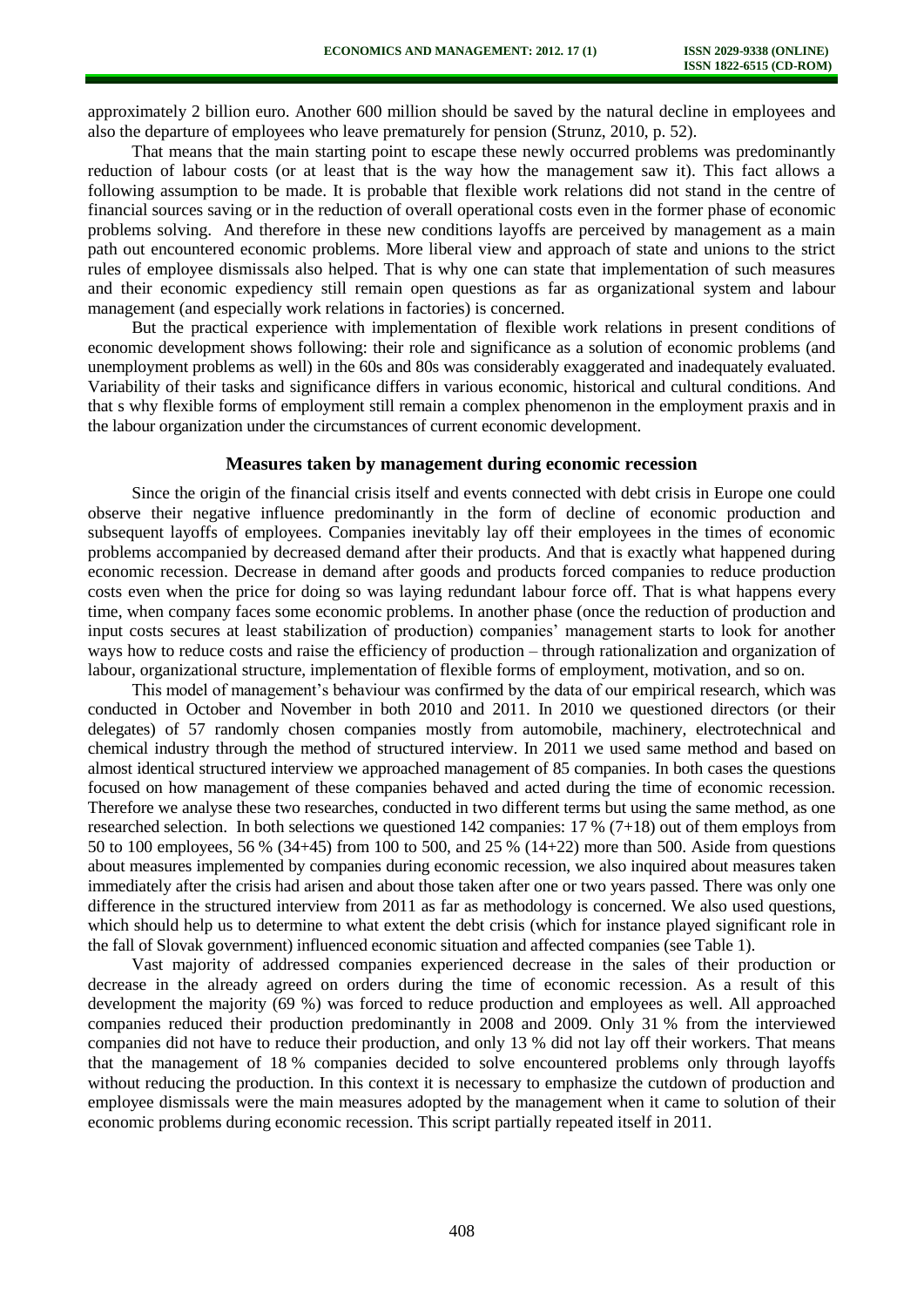| <b>Measures</b>                           | N   | $\frac{0}{0}$ | Rank |
|-------------------------------------------|-----|---------------|------|
| Reduction of production                   | 98  | 69            |      |
| Layoffs                                   | 124 | 87            | 2    |
| Work rationalization                      | 123 | 87            | 3    |
| Cost reduction (materials, energy)        | 34  | 24            | 10   |
| Labour organization                       | 93  | 66            | h    |
| Flexible forms of employment              | 72  | 51            | 8    |
| Production management and organization    | 102 | 72            |      |
| Restructuring of production               | 5   | 3             | 12   |
| Motivation                                | 76  | 54            |      |
| Social care                               | 41  | 29            | q    |
| Corporate culture                         | 126 | 89            |      |
| Investments into production (innovations) | 21  | 15            |      |

**Table 1.** Measures adopted by management in the conditions of economic recession (in %, N=142)

This is determined by the fact that cutting down the production combined with layoffs or the decrease in the number of employees only by itself has an immediate economic and financial effect. It protects financial costs from the risk of them being frozen in the form of unrealized goods; eventually it saves financial means when dismissing employees; and it creates reserve for reducing selling price on the market. More than 89 % of addressed companies' managers emphasized particularly this fact when answering the question, why production reducing, layoffs or the combination of both had been the dominant measure taken in order to solve incurred problems. All other above mentioned measures are simply unable to bring similarly swift financial effect.

Another argument in favour of preferring reductions in the scope of production and number of employees is the fact that while they bring immediate and relevant economic effect, other measures bring only less significant effect, which can be gained only in the long term perspective. Implementation of exclusively production cutdown and layoffs does not create diversity among companies, since these two measures have been adopted almost by all of them. Only once they decide to realize other measures as well, one can talk about diversity of their approaches toward the economic recession. Only 18 % of them tried to take different approach to the problem of costs reduction. In most cases they were applying organizational measures, work rationalization etc. However, these arrangements alone proved to be less efficient than expected and therefore also these companies had to make more radical decisions – employee dismissal.

Simultaneously with staff reduction was also often implemented work rationalization. And exactly this precaution was according to 87 % of respondents considered decisive in cost reduction and creation of certain reserve for production enhancement. Organizational changes aiming to reduce production costs were executed by 66 % of the companies, production standards and directions were revised by 89 %, information flows and processing were improved by 72 %, the system of motivation and rewarding was made more effective by 54 %, 15 % invested into new technologies, 15 % made use of their own innovations and 51 % used overtime work.

These actions were rewarded in the case of 3 % of companies already by the end of 2009, when they obtained commissions which led to extended production. The biggest part of interviewed companies (74 %) started to raise their production in 2020 but 9 % of them have not managed to solve their problems. 79 % from the overall number of companies, which succeeded in implementing of necessary precautions and managed to increase the production, reaches the pre-crisis level of production in 2010 (68 % of all respondents).

Similar measures were taken by companies' mangers also in  $2011 - 47$  % out of 85 questioned companies were forced to at least partially reduce their production and dismiss their employees. In 2010 it was expected that economic growth was stabilized and that at least moderate growth of economic production would follow. Implementation of measures in 2011 was influenced by the financial turbulences caused by the debt crisis in European Union. But, as a whole, the impact of the debt crisis and the economic development in Slovakia (and therefore also layoffs of employees) was considerably milder than during the times of global financial crisis. (See Table 2).

| <b>Indicator</b>        | <b>Confirmed data</b> |      | <b>Prognosis</b> |       |  |  |
|-------------------------|-----------------------|------|------------------|-------|--|--|
|                         | 2009                  | 2010 | 2011             | ንበ11  |  |  |
| FDP                     | -4                    | 4.U  |                  | ر در  |  |  |
| Unemployment rate       |                       | 4.   |                  | ے ، ک |  |  |
| <b>TA CTS</b><br>$\sim$ |                       |      |                  |       |  |  |

**Table 2.** GDP development and unemployment rate

Source: IMF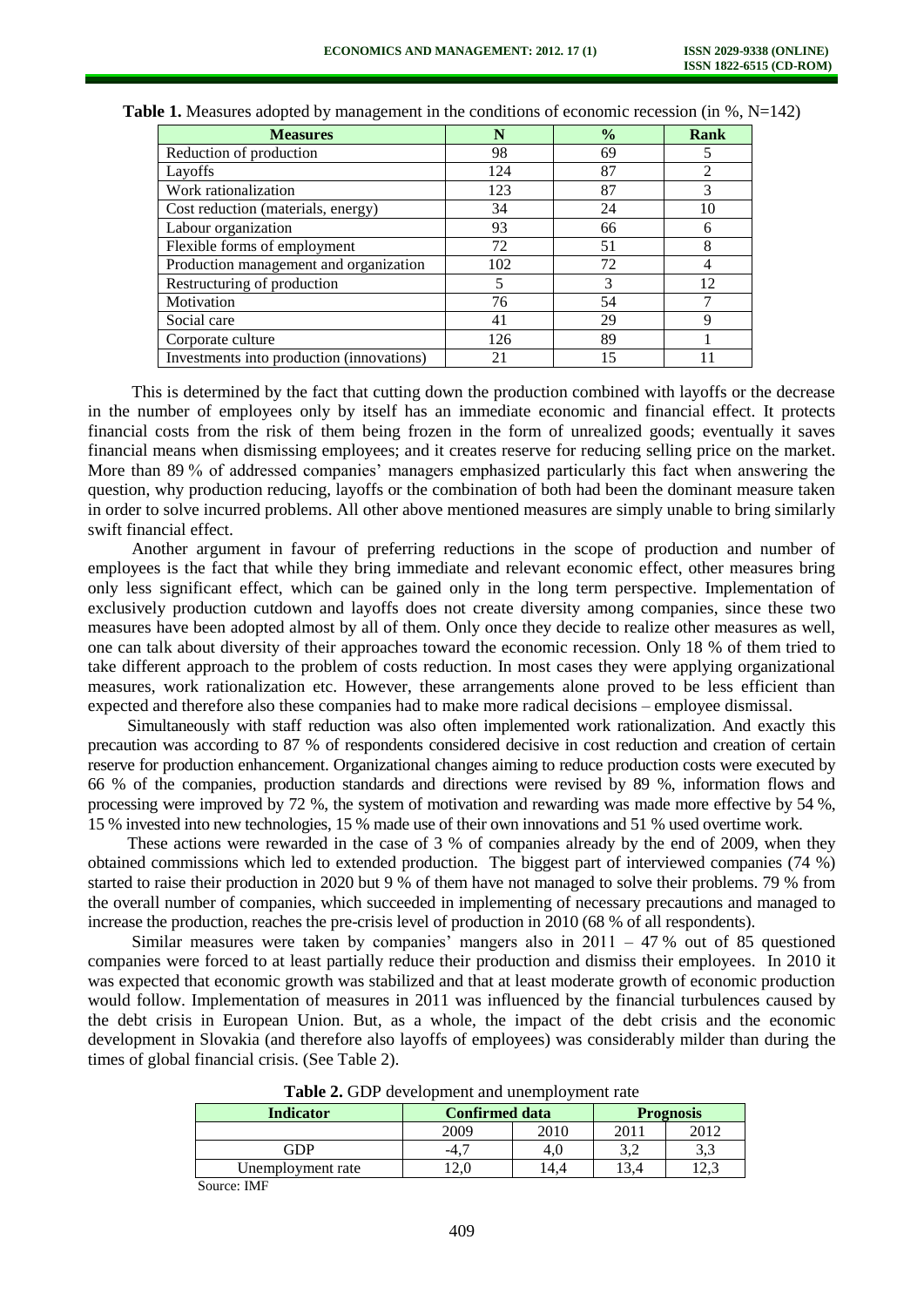Smaller amount of companies had to reduce their economic production and lay off their employees in 2011. On the other hand, production reduction and layoffs played a primary role among the taken measures just as the year before. Other measures were perceived as secondary. They are expected to have some economic effect only when combined with the two mentioned above. Despite decrease of economic production in 2011 lower number of companies (only 13 %) decided to lay off their employees without cutdown of production. Therefore the diversity of these two most important measures in combination with other measures remains almost identical when compared to the previous year.

#### **Conclusion**

The biggest economic problems the companies had encountered since the Great economic depression were the ones they faced in 60s and in particular in 70s in the past century. Already during this period reduction of labour was perceived by the companies' management as the solution of their economic problems. Economic situation in this period demanded reduction of production costs (and not the reduction of production). Therefore managers of these companies came up with another acceptable form of labour reduction – implementation of flexible forms of employment. Organizational, rational, motivational, and other measures served only as a supplement to the labour reduction. But the significance of flexible forms of employment as an instrument of solution of economic problems recorded decline at the end of last century. Management of companies starts to perceive layoffs (as a separate measure or combined with reduction of production) as a much more effective way how to tackle the crisis.

This strategy manifests itself even more dominantly in the behaviour of management in the conditions of present economic recession caused by the global financial crisis. Reduction of production and layoffs are two most distinctive measures taken in order to solve financial and cost-related problems the companies are facing during economic recession. When the companies do not feel the need to reduce their production or lay off their employees and implement other measures instead – than it means that they do not have unsolved acute financial or other economic problems. Quite to the contrary, they are merely aware of the danger and difficulty of the problems caused by the economic recession or debt crisis. Therefore, as a rule, they implement other measures (which they perceive as important), like for instance rationalization, labour organization, management of the processes within the company, communication flow, social care and so on. All these measures have their importance and can become competitive advantage in the future. That means that management of these companies sees reduction of production and layoffs as an instrument, which should solve acute economic problems. Other economic and organizational measures have meaning and are capable of solving economic problems only in the long term perspective.

#### **References**

- 1. Gianella, C., & Koske, I., & Rusticelli, E., & Chatal, O. (2008). "What Drives the NAIRU? Evidence from a Panel of OECD Countries," OECD Economics Department Working Papers, No.649.
- 2. Günter, S. (2002). Wege in eine neue Vollbeschäftigung Übergangsarbeitsmärkte und aktivierende Arbeitsmarktpolitik. Frankfurt/Mein.
- 3. Hartz, P. (1996). Das Atmende Unternehmen. Jeder Arbeitsplatz hat einen Kunden. Frankfurt a.M.: Campus.
- 4. Jung, A. (2008). Lehren aus der großen Depression, Der Spiegel, Heft 40, 26f.
- 5. Krajnáková, E. (2004). Flexibilné formy zamestnávania na európskom trhu práce. Sociálno-ekonomická revue. (1), 40-48.
- 6. Malakauskaite, A., & Navickas, V. (2011). Contribution of Clusters to the Competitiveness of Companies: Revelation and Evaluation. Inzinerine Ekonomika-Engineering Economics, 22(1), 50-57.
- 7. Markovic, M. R. (2008). Managing the organizational change and culture in the age of globalization. Journal of Business Economics and Management (1/9), 3-11.
- 8. Martinkus, B., Stoskus, S., & Berzinskiene, D. (2009). Changes of Employment though the Segmentation of Labour Market in the Baltic States. Inzinerine Ekonomika-Engineering Economics, (3), 41-48.
- 9. McCann, J. M. (1998). Globalization: Real Time Relationships Among Dispersed Individuals and Organizations. Dawn of the Participation Age, May.
- 10. Melnikas, B. (2008). Integral Spaces in the European Union: Possible Trends of the Social, Economic and Technological Integration in the Baltic Region. Journal of Business Economics and Management (1/9), 65-77.
- 11. Paetta, D., & Lucchetti, A. (2008). Goldman, Morgan moves end an era on Wall Street, The Wall Street Journal, 1, 31.ä